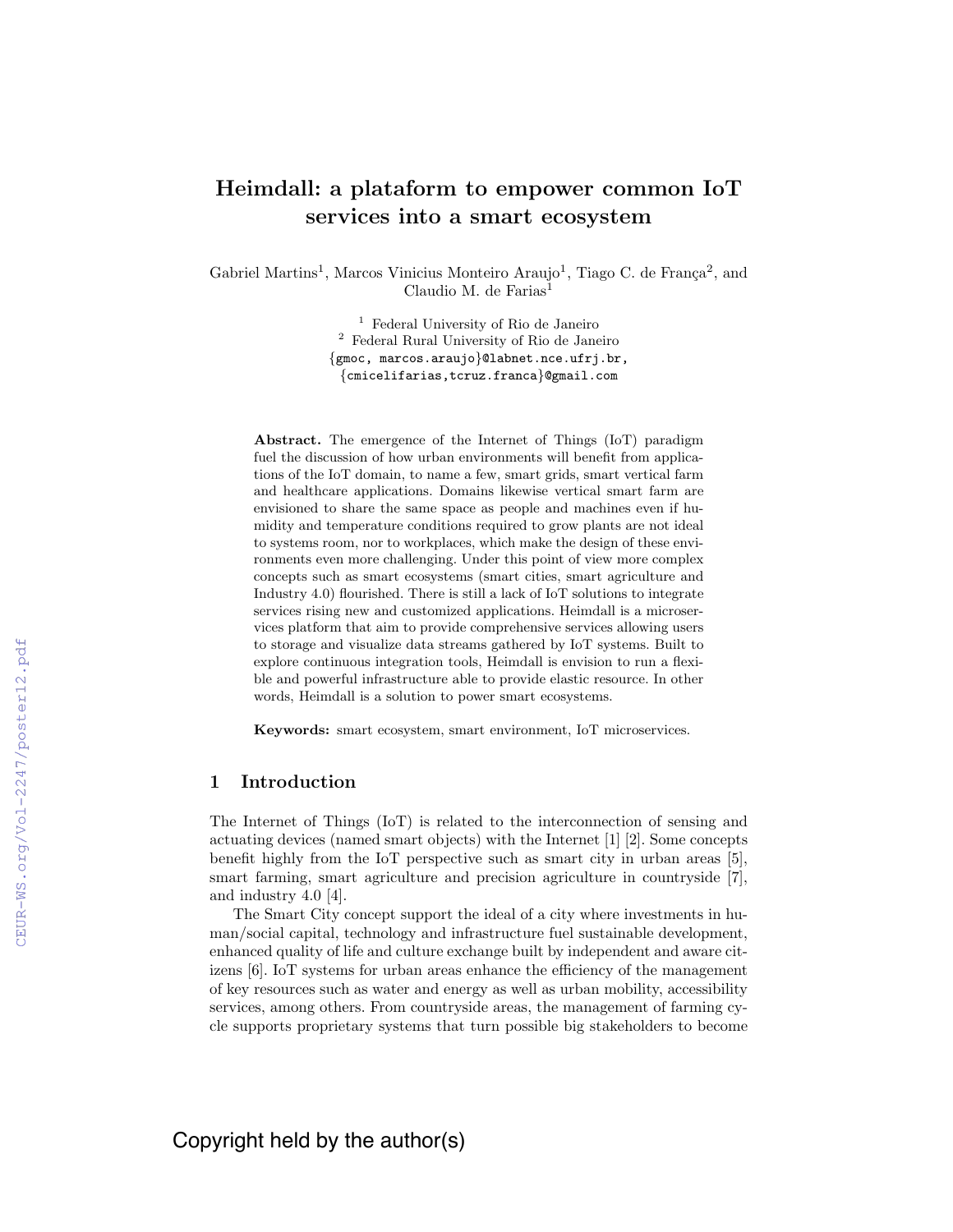### 2 Martins et al.

part of a highly integrated food supply chain or small urban collaborative systems of indoor urban production sites supported by a smart delivery system [7]. For the industry, IoT has a key role for a new revolution which is leading us to the industry 4.0 [4]. Industry 4.0 concept foresee the possibility of elastic supply, from which any product demand becomes feasible to attend. The objective is manage real-time interactions between people, products and devices during the production process [4]. In other words, factories may accept consumer orders, directly produces and deliver it without the aid of separate sales and circulation channels.

A common ground among these concepts is the aggregate value provided by the collaboration of connected small world composed of smart objects working collaboratively to enhance the quality of human lives [3]. With emergence of new and easier to use products the demand for more complex smart objects interactions grow. Over this viewpoint, despite of the existence of a reference architecture and solution addressing the interoperability issue, IoT interactions afford little dynamism when compared to social networks. The Social IoT (SIoT) proposal is the adoption of human relationship patterns to enable smart objects to build relationships molding smart environment into social networks [14]. The desired result is able to unfold and exploit synergies that favors the creation of ecosystems composed of smart objects enabling them to interact dynamically in a way that both the smart objects and its users can benefit mutually.

Indeed, city, countryside and industry demand different solutions of IoT. These solutions should work together in the interest of collaborating as part of an ecosystems. Therefore, it will possible to reach more complex and suitable IoT services. However, there is still a lack of scalable easy to use platform as an environment to support the design of IoT solutions and also aim the creation of smart objects ecosystems able to make feasible the aforementioned abstraction.

This paper provides a holistic view over the enable technologies of the above mentioned scenario and the thought behind Heimdall, a Microservices platform envisioned to support the creation of IoT ecosystems in a scalable, reusable and flexible way. The Heimdall proposition is then a reference to platform to support IoT ecosystems. This paper is organized as follow. Section 2 provides a overview on enable technologies. Section 3 discuss existing cloud related products. In Section 4 we present the thought behind Heimdall, section 5 provides future works and a final remarks.

# 2 Enabling Technologies

Over the last decade a series of cutting edge technologies have been aggregated to the IoT spectrum. This section present a rapid overview on enabling technologies of the IoT paradigm. These technologies are commonly clustered into two main groups (i) smart objects (e.g. sensors, actuators and embedded communication hardware) and (ii) analytics solutions (on demand storage and data analytics technologies over a cloud computing infrastructure).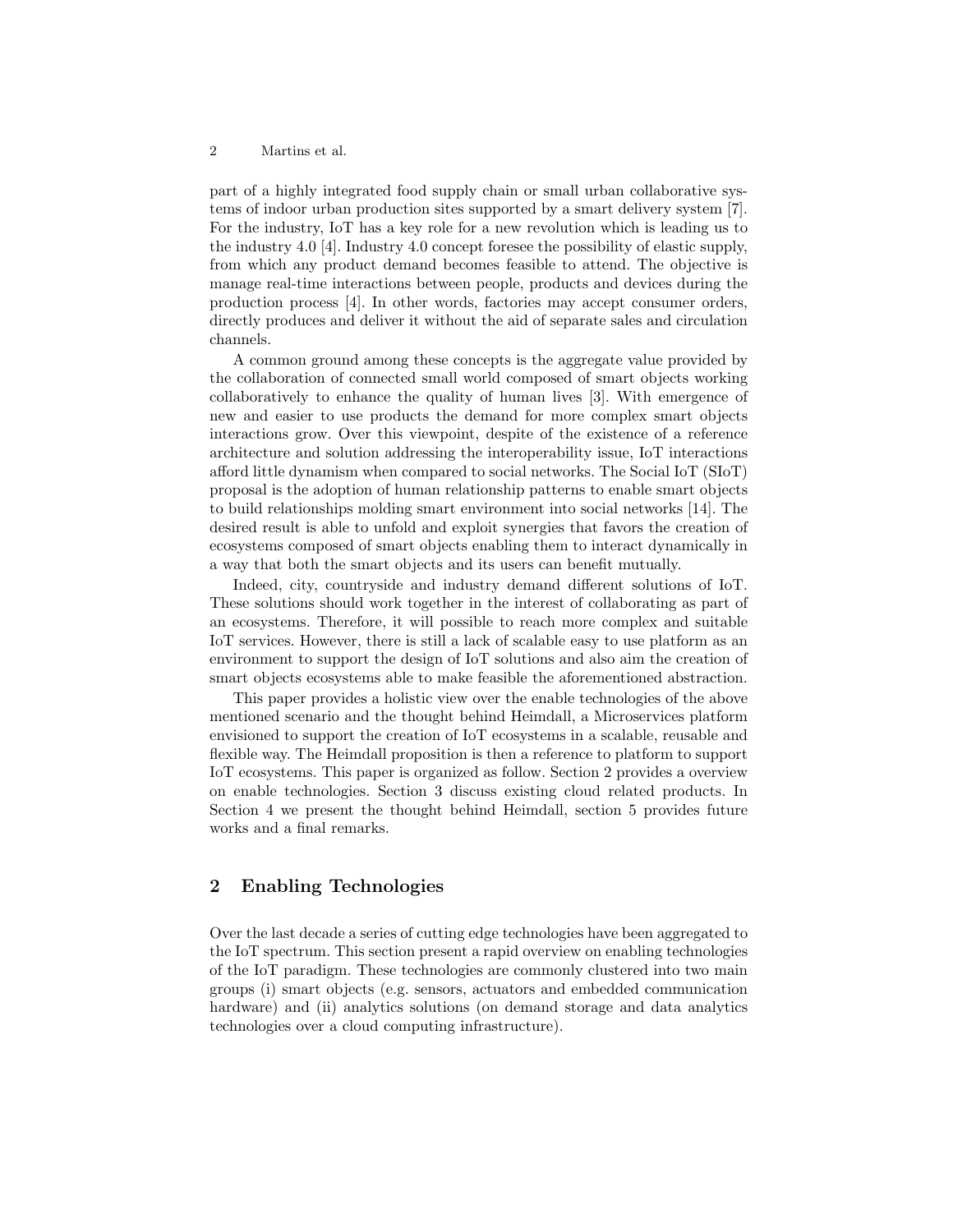## 2.1 Smart Objects Solutions

Under the things oriented point of view RFID, NFC tags, wireless sensor networks (WSN) and mobile technologies are among the most promising technologies to enable the data acquisition and networking layer of the IoT [1] [2]. RFID and NFC are technology that allows the identification of anything that they attached. NFC technology connects mobile devices through a wireless link that can send small amounts of data. The applications of the NFC technologies include their use as a secret digital token to unlock booked rooms, start a car, enable payments, and so on [10].

WSNs are composed of large number of low cost, low power miniature devices communicating in a wireless multihop fashion. WSNs are able to collect, process environmental data and act based on sensed behavior. WSNs (wireless sensor network) are usually featured as fit-for-purpose network designed to attend the requirements of previously known application. Due to its versatile feature, WSNs are envisioned to play an essential role making critical infrastructure components responsible to acquire and semantically improve data, as well as, it provide interoperability with other technologies.

Through the usage of participatory and opportunistic sensing strategies combined with infrastructure-based transmission or opportunistic transmission technologies, the Crowd Sensing paradigm appears as a powerful approach to embody human participation into the IoT paradigm $[11][12]$ . Participatory sensing presume the proactive participation of humans that consciously decide to share its information meeting the applications requests. The opportunistic sensing run in the background exploiting the sensor units of the mobile devices to collect data without active involvement of users. Regarding transmission technologies, infrastructure-based transmission the reports are sent with the aid of an enterprise network infrastructure (3G and 4G technologies). In Opportunistic transmission scenario data is conveyed through intermittent connections with short-range radio communications (wifi and bluetooth technologies). Therefore, crowdsensing consists in the acquisition of information regarding human activity from agents that are widely spread through the monitored environment. Thus enabling access to data that is essential to the recognition of patterns in the human use of smart environments [11] [12].

## 2.2 Analytics Solutions

Decision making is a process supported by a multifaceted spectrum of technologies and processes. Thus, Society and organizations are manage by planning. From the massive amount of unstructured and heterogeneous data collected about people, actions, sensors and the web arises the challenge to efficiently manage, analyze and visualize it. A consequence of this are dramatic impacts of societal and organizational decision making. According to [13], the Cloud Computing paradigm provides fundamental support to address the challenges with shared computing resources including computing, storage, networking and analytical software; the application of these resources has fostered impressive Big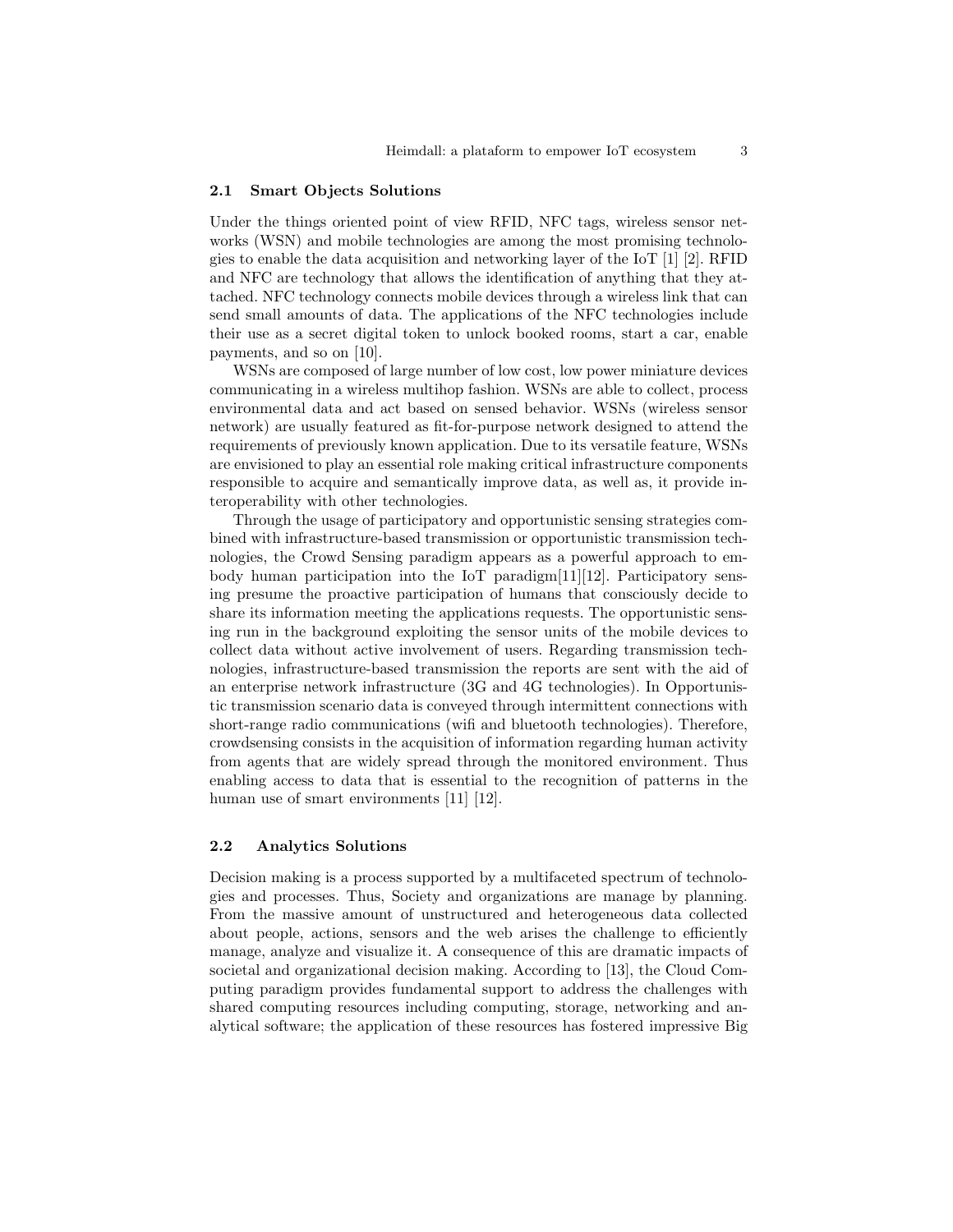### 4 Martins et al.

Data advancement. Over the years some approaches for a IoT Cloud based platform were made. With focus in providing a service able to extract aggregated value from IoT based solutions Amazon created a set of cloud based products. Among them, AWS IoT Core is a platform that provides interfaces to aid final users manage its IoT devices. The main objective is to allow secure connection of IoT devices and Cloud Computing applications. Amazon FreeRTOS is an operating system for microcontrollers. AWS FreeRTOS aim to facilitate the programing, deployment, connecting and management of small low-end edge devices. AWS IoT 1-Click is a service made over lambda architecture that enable low-end devices to perform simple tasks. Empowered with publisher-subscribe protocols Google Cloud IoT is a set of integrated services that encompass secure exchange and storage of IoT data into the Google Cloud environment with the objective to use Google Big Query to perform data analytics. Dweet is an online news and social networking service for IoT on which devices post chunks of information in a publisher-subscribe manner. The platform provides a simple web api that enable the user to visualize its things posted information as short messages.

# 3 The Heimdall Platform

The emergence of IoT Ecosystem is envisioned to transform the environment and the way society organizes itself [6]. From the emergence of interconnected small environment with sensor-enabled connected devices and built in learning capabilities enables the recognition on how people interact with surrounding environment and how everyday activities are perform are inexorable. Nevertheless, to make feasible such scenario key challenges are yet to be overcome. One of then concern how everyday objects became components of a more complex and more powerful network of systems, a network of smart environment (smart objects as part of an Ecosystem) in order to contribute to increase quality of life.

Heimdall is envision as a Ecosystem that reunites favorable conditions for the SIoT paradigm flourish. Inspired by biological systems, Figure 1 shows how abet the development of a community made up of organisms interacting and collaborating in a common environment. In biology, an ecosystem is a unit flooded by different organisms that share the same habitat resources [15]. With the objective of making these integration feasible, Heimdall proposes that the ecosystem environment must be a series of microservices which constitute a series of components that promote flexible and scalable cloud solutions. Such organisms interact and collaborate with each other according to their interest to reach individual or collective objectives. Analogously, Heimdall represent the things (the IoT smart objects) as resources which are Heimdall organisms. The things can be a standalone sensor, a WSN, and IoT system for a smart home and so on. To enhance the IoT services, the interaction and collaboration have an important role, because better results (services in IoT context) are obtained in network than by an individual or a small group [14]. Then, Heimdall adopts the SIoT paradigm as the model for interactions among smart objects, because social networks pro-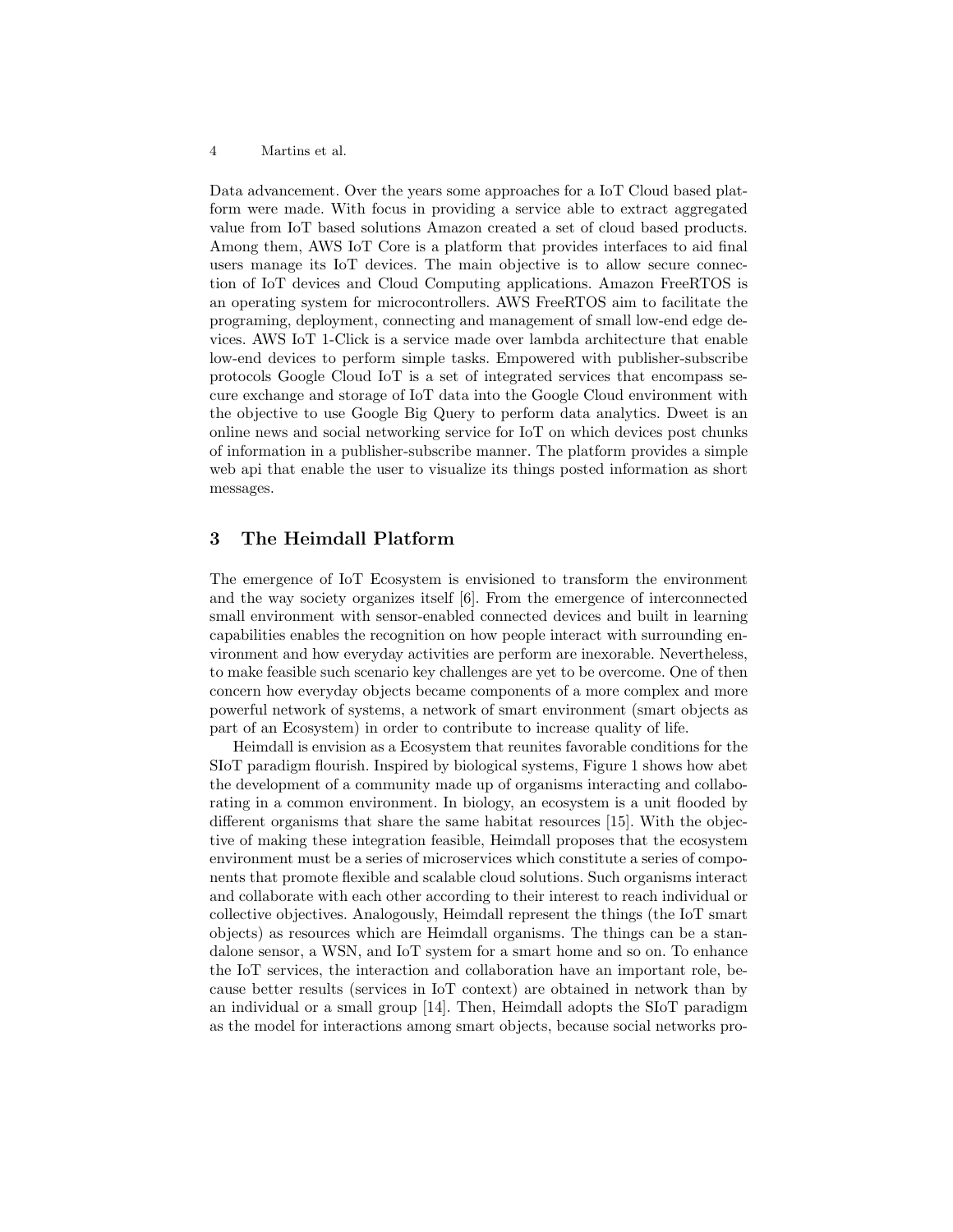

Fig. 1. Heimdall Platform

vides dynamic, robust and flexible models of interactions that can provides a new level of network for objects. Contrary to social network that motivated web applications (called social media) to support human interactions, in the IoT context the objects where connected first in the Internet, some service where made and then the SIoT proposes is adopt humans interactions models to enhance the interactions, collaboration and services provided by IoT.

The Heimdall platform is the habitat that will favor the creation of these ecosystems and benefits that services as data collector, database, data visualization, data fusion and others, can be provided, shared and improved progressively. Heimdall microservices are images that can be instantiated to compose a resource in Heimdall. Therefore, a repository service to registry and search microservice should be available. Then, the resources can interact with any other resource though the adoption of specialized communication microservices. As an example of microservice benefits, as the SIoT solutions are being made available, they can also be improved, adapted and shared as microservices. We should point out that this example also motivated the enhance of SIoT, since give human interaction skill to objects are a complex task that requires hard work.

## 4 Final Considerations

This paper depict some motivations and challenges related to IoT ecosystem and how IoT services could be enhanced when they share a common environment that provide them which interact and collaborating. A microservice platform to support IoT ecosystem (named Heimdall) was also presented and its key aspect was described. Heimdall is a reference microservices platform to support IoT ecosystems in a scalable, reusable and flexible way. At the same time, a platform as Heimdall allows users focus manly on the IoT solutions on the level of devices, since they will just need instantiate microservice Heimdall's images. We aim contributing to fuel the development of complex Smart Concepts (smart